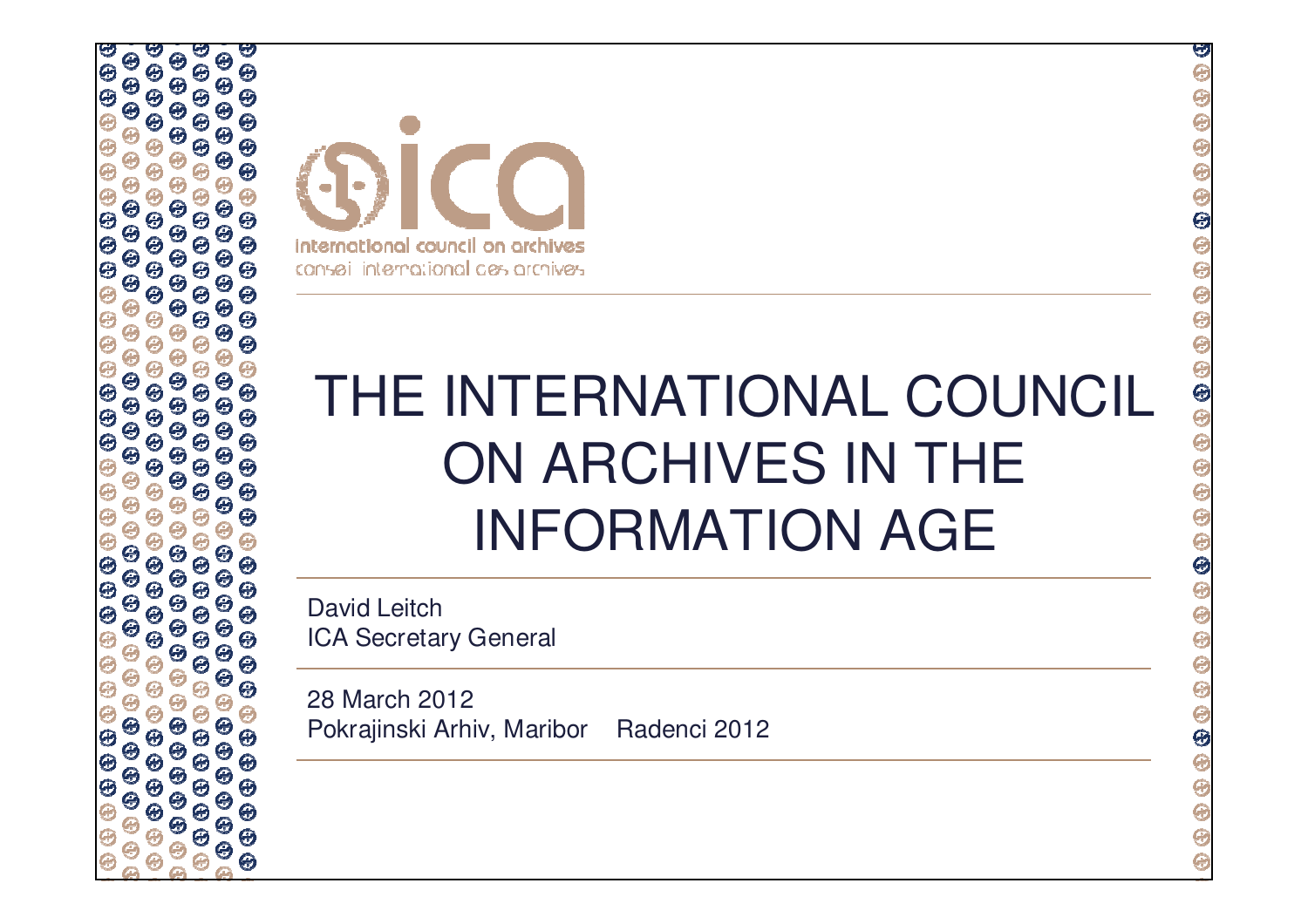

#### WHAT IS ICA?

The International Council on Archives is the international Non-Governmental Organisation that represents archive institutions and professionals on the world stage. It advocates the importance of effective archives management in modern society. It develops a range of products and services enabling archivists worldwide to find solutions to common problems.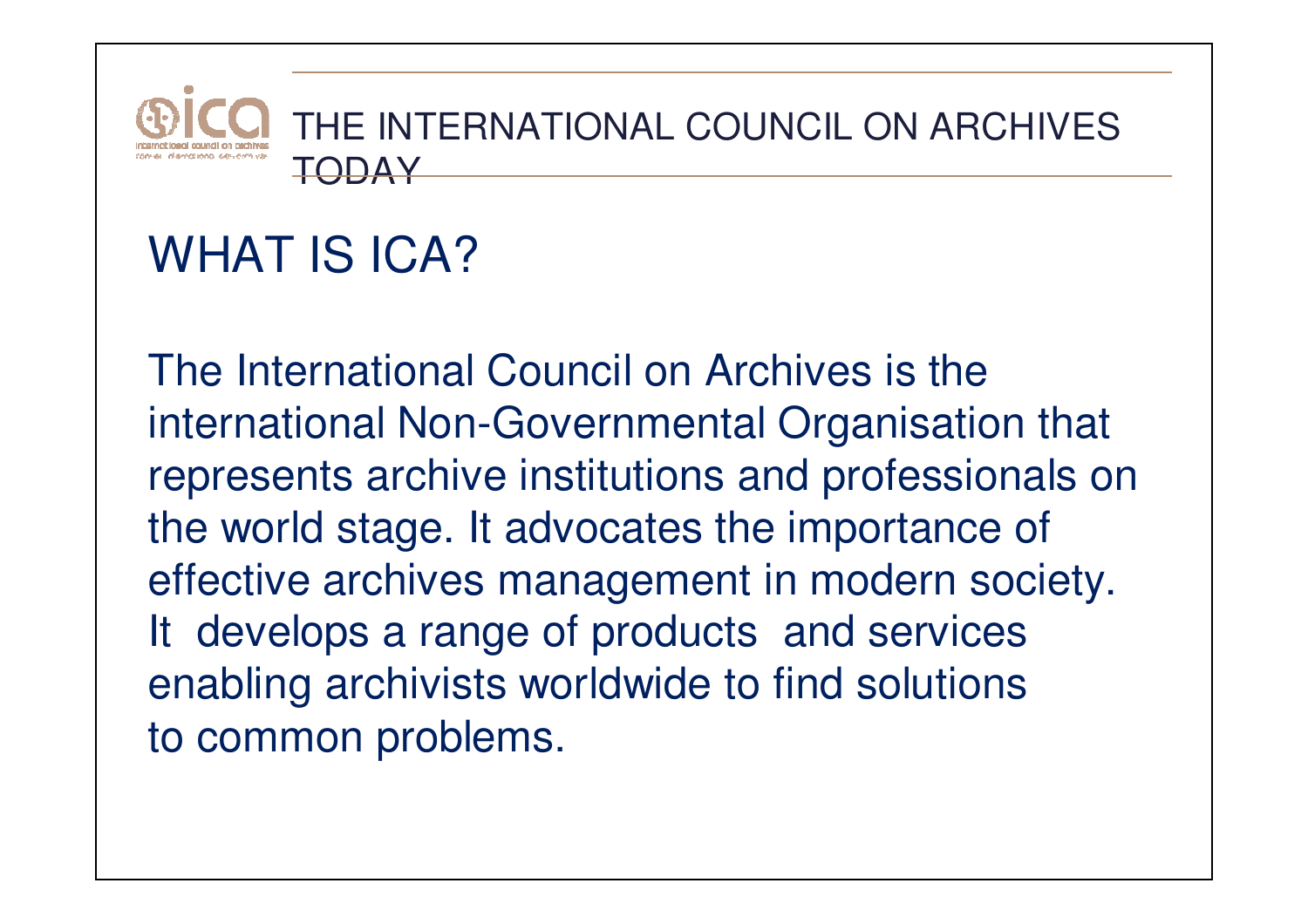

# ICA - Introduction

- First International Congress of archivists took place in Brussels in 1910
- Foundation of the United Nations system in 1945
- ICA founded as an international NGO at UNESCO on 9 June 1948
- 1,400 institutional and individual members
- Based in 195 countries or territories
- Funded largely by membership dues but also secures grants for specific projects
- Since 2004 an Association under French law

 Works in partnership with sister NGOs for libraries, museums, and monuments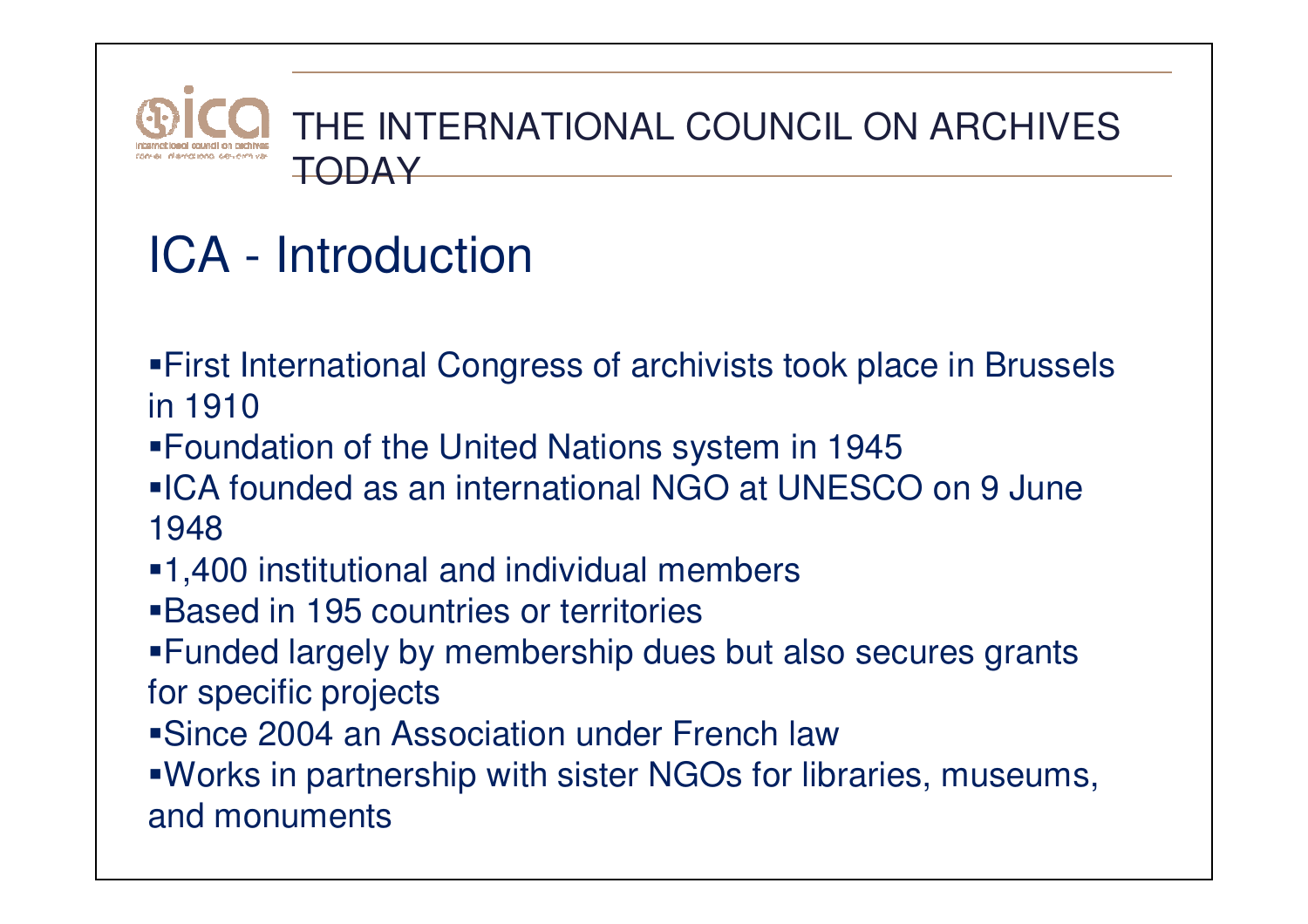

# ICA – Global Network

Annual General Meeting of voting members is the sovereign body that takes final decisions

Executive Board: led by elected President and Vice-Presidents

National Archivists have played a strong role in ICA'sdevelopment and remain very influential today

 13 Regional Branches spanning the entire globe, including **EURBICA** 

 Over 80 Professional Associations: cross-cutting initiatives such as Code of Ethics

 13 Specialist Sections working on subjects of common professional interest: a source of expertise

Project Teams and Working Groups of volunteers

Secretariat: 5 full-time staff in Paris plus volunteers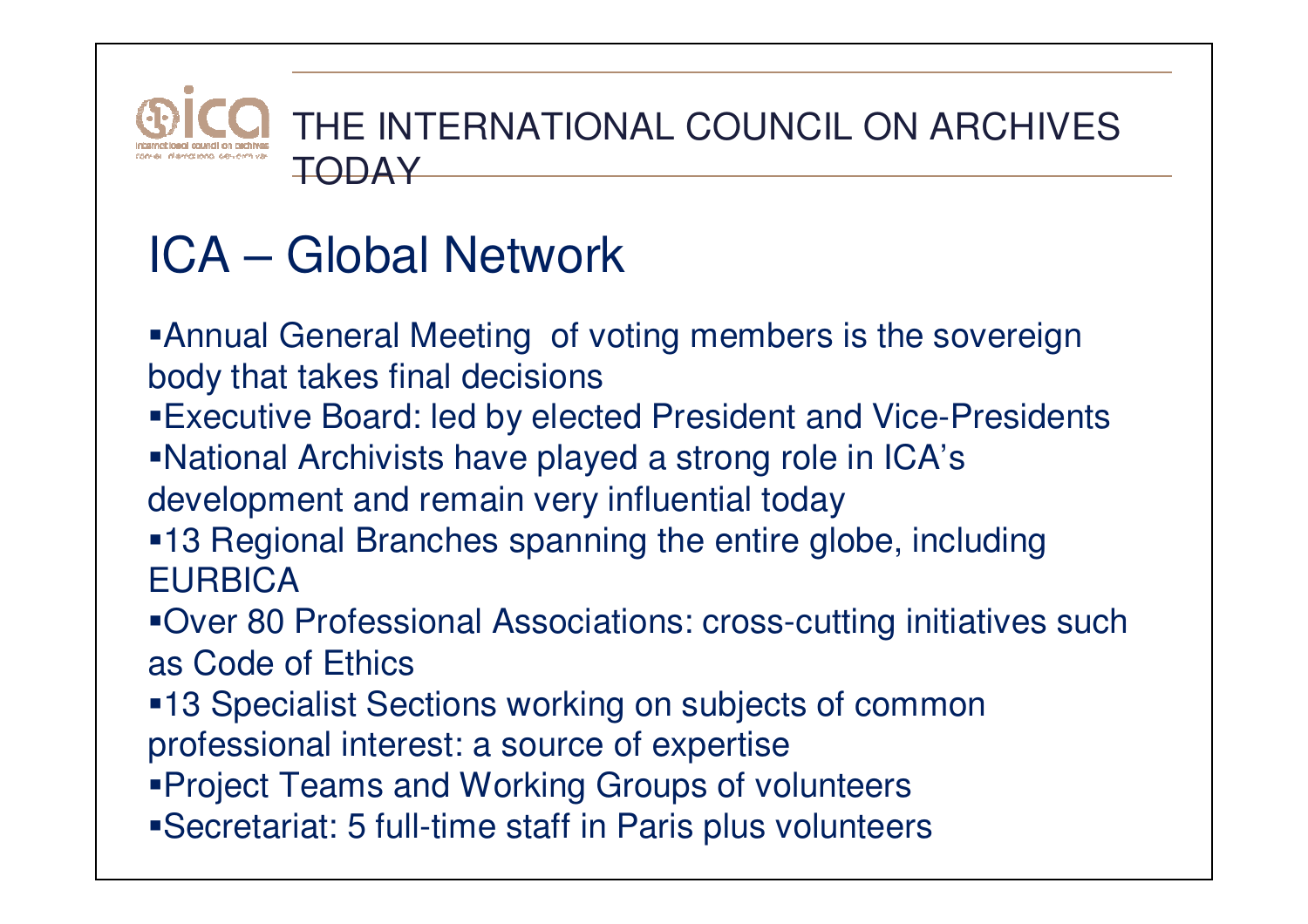

# ICA – Main Successes

•Has provided a forum for discussion across political divides –especially important during the Cold War

 •Has produced many important publications with UNESCO – example of RAMP studies – and continues its own publications programme

 •Plays a leading role in the development of professional standards: ISAD-G for archival description and ICA-Req for electronic records•Has stimulated the provision of professional training in areas where structures are lacking

•Has organized annual conferences (CITRA) and major

Congresses every four years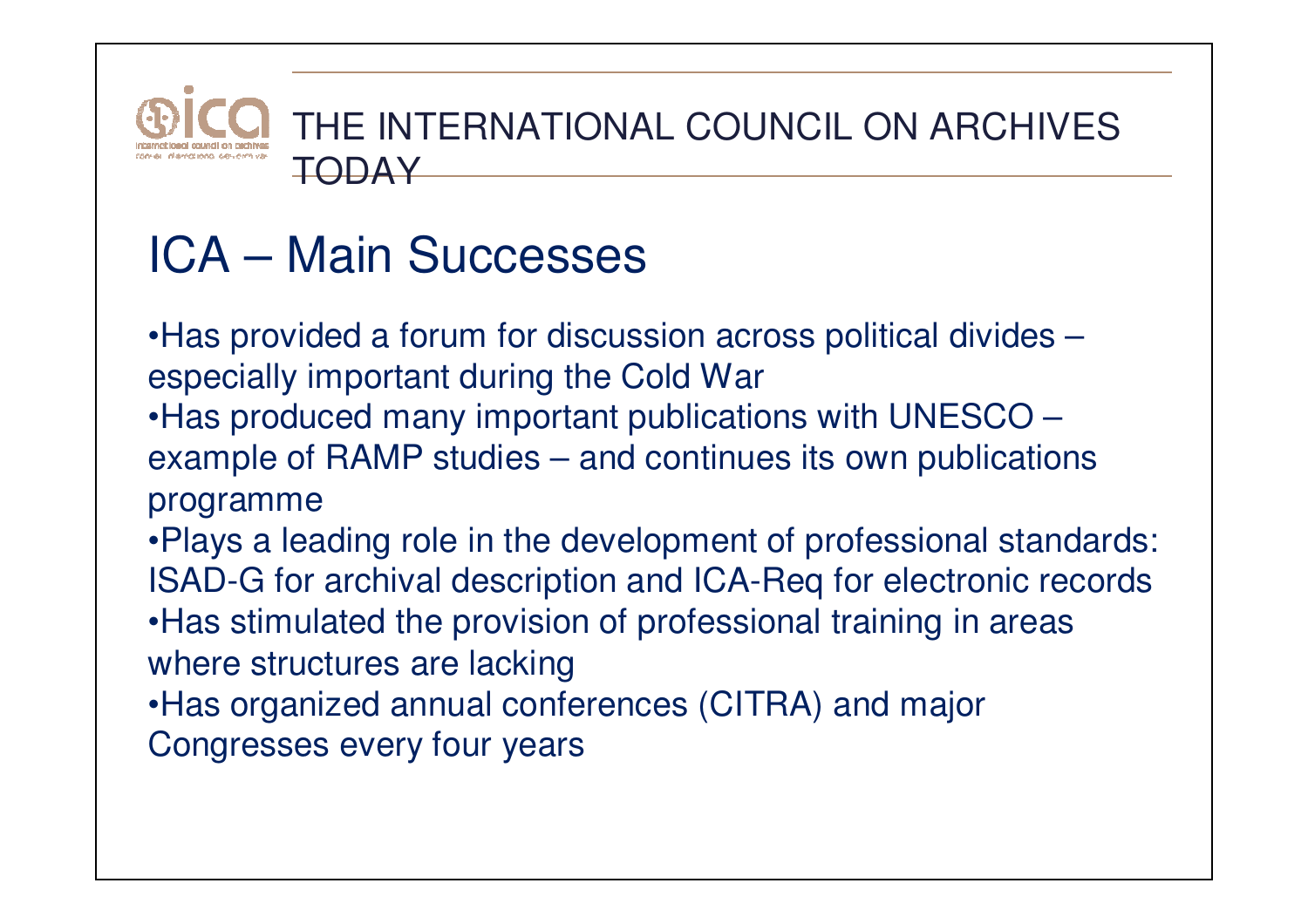

## ICA's Continuing Strengths

**ICA covers records and archives management in its entirety**  $\mathcal{L}_{\mathcal{A}}$  , and the set of the set of the set of the set of the set of the set of the set of the set of the set of the set of the set of the set of the set of the set of the set of the set of the set of the set of th from records created electronically to historical archives on traditional media

**ICA has an official status with UNESCO and links with many** other NGOs

**ICA strongly believes in international co-operation, linguistic** and cultural diversity

**ICA has a worldwide network of committed volunteers**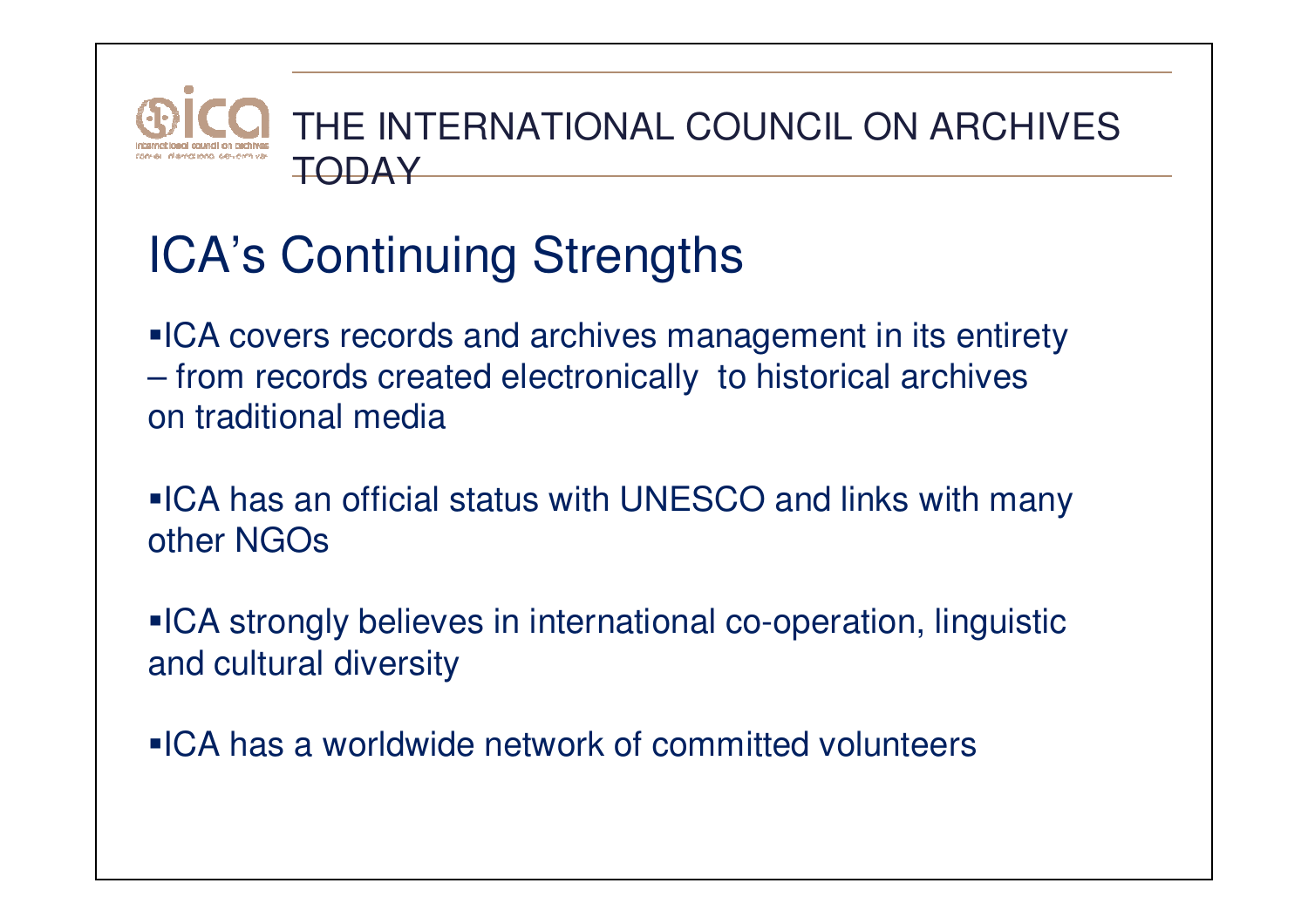

#### The challenge of Globalisation

Better transport and communications: one global market place for information

Rapid growth of population in many parts of the world may lead to increased instability

Increasing scarcity of resources means that armed conflicts between nations and civil unrest with societies more likely archives are at risk

Climate change brings about more frequent natural disasters, in which archives are very vulnerable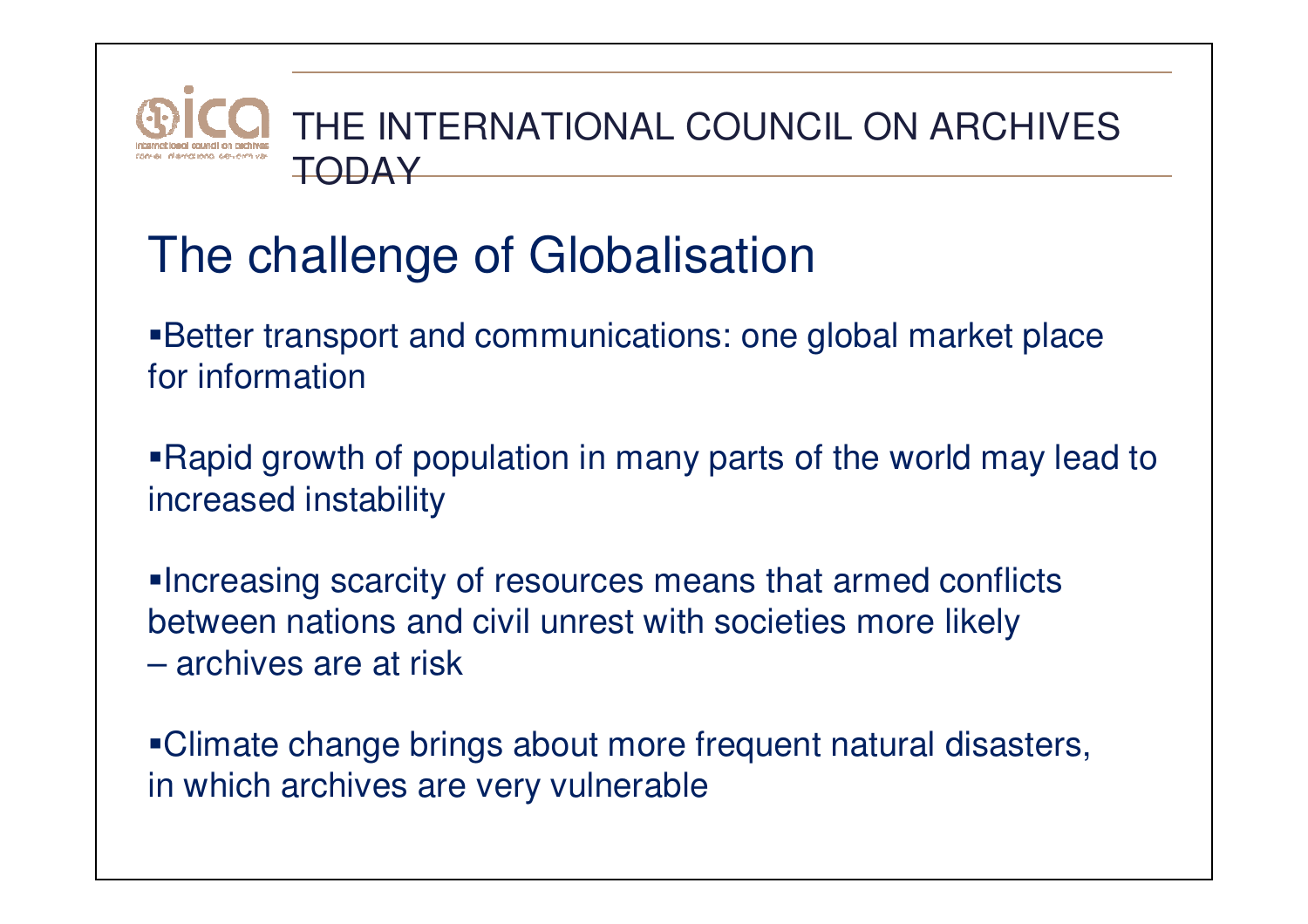

## Advances in Technology

- Advent of the internet, digital records, e-mails, text messages
- Huge and rapid growth in the amount of records created in electronic form
- Need to manage, review and appraise records of continuing use and long-term historical value
- Challenge of preserving records on media that rapidly deteriorate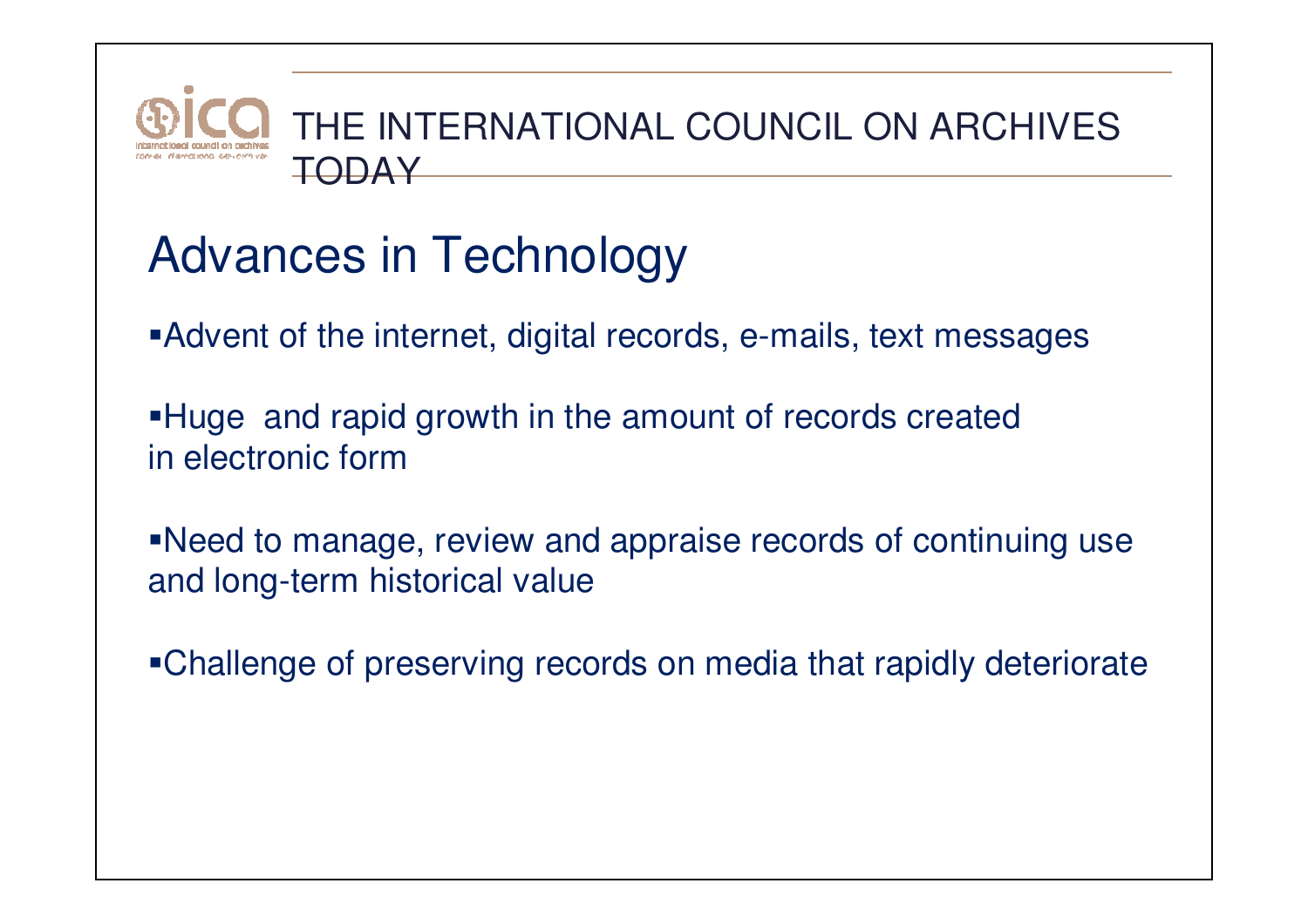

#### Social Trends

- Public appetite for information, for example family history sources
- Demand for swifter, easier access to information online
- Archivists have to respond to these demands or risk being marginalized
- Need to bridge the 'digital divide' within and between societies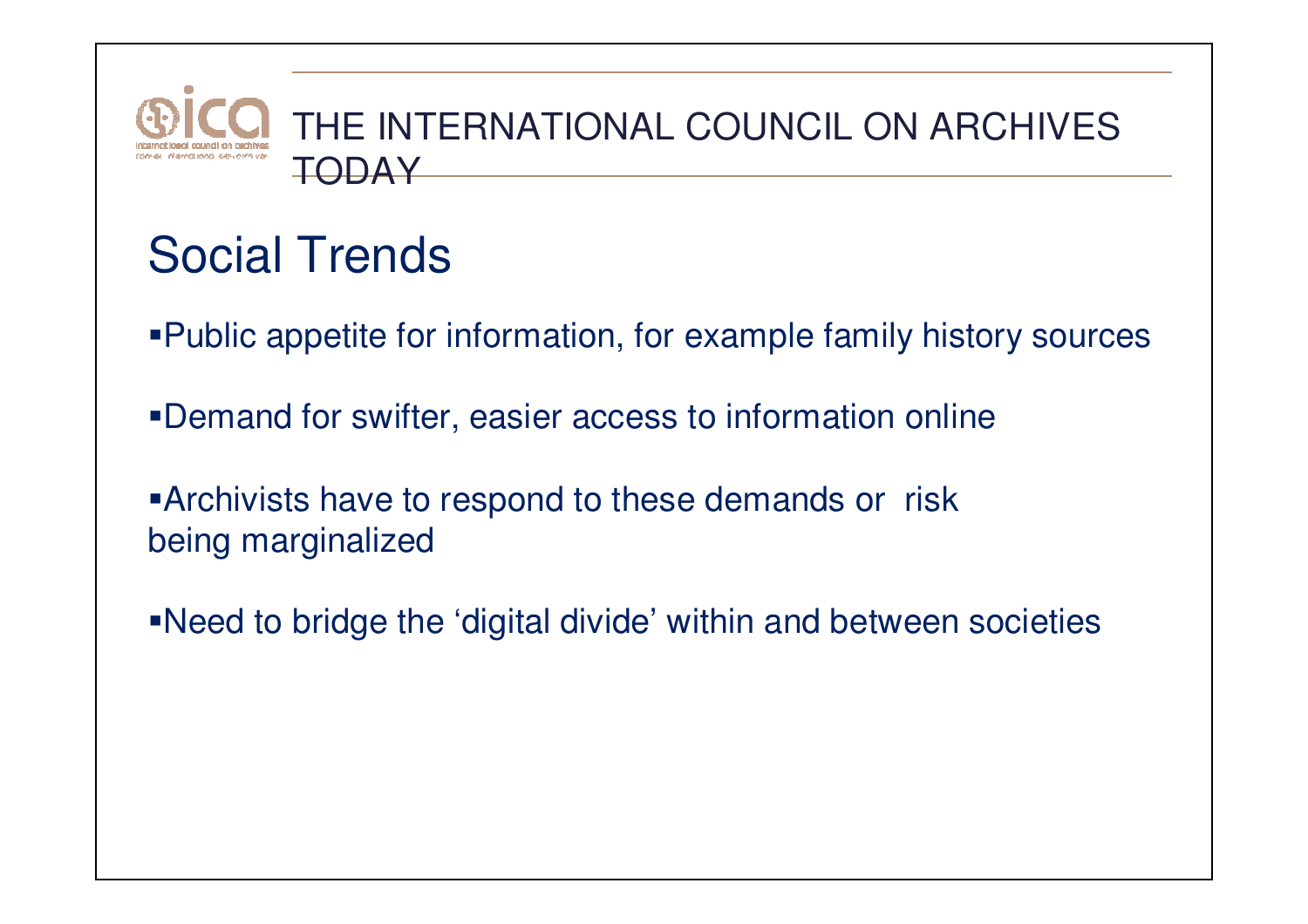

- Political Developments
- World Bank and IMF have a major impact on developing countries
- **Increasing power of regional organizations** (EU, ASEAN, Mercosur)
- **In western countries many people are joining civil society** organizations
- **In developing countries there is an emphasis on nation building**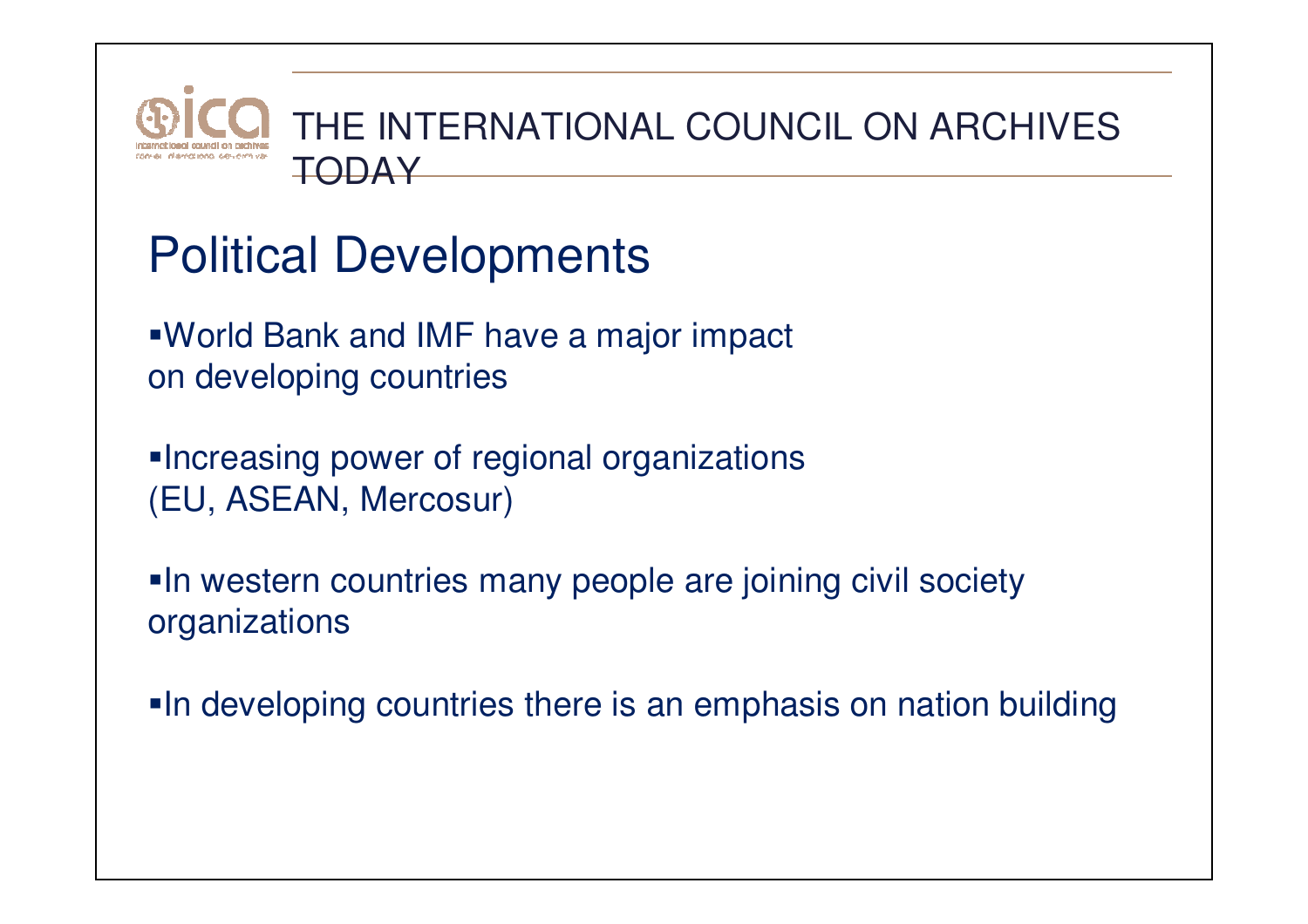

#### Review of ICA Performance 2006-2008

Many successful initiatives but overall impact on profession andsociety not clear

Need for better co-ordination and use of scarce resources

Some national archives seek a better 'return on investment' for their dues

Demand for more material in languages other than English or French

Need to do more for developing countries and to be less 'Eurocentric'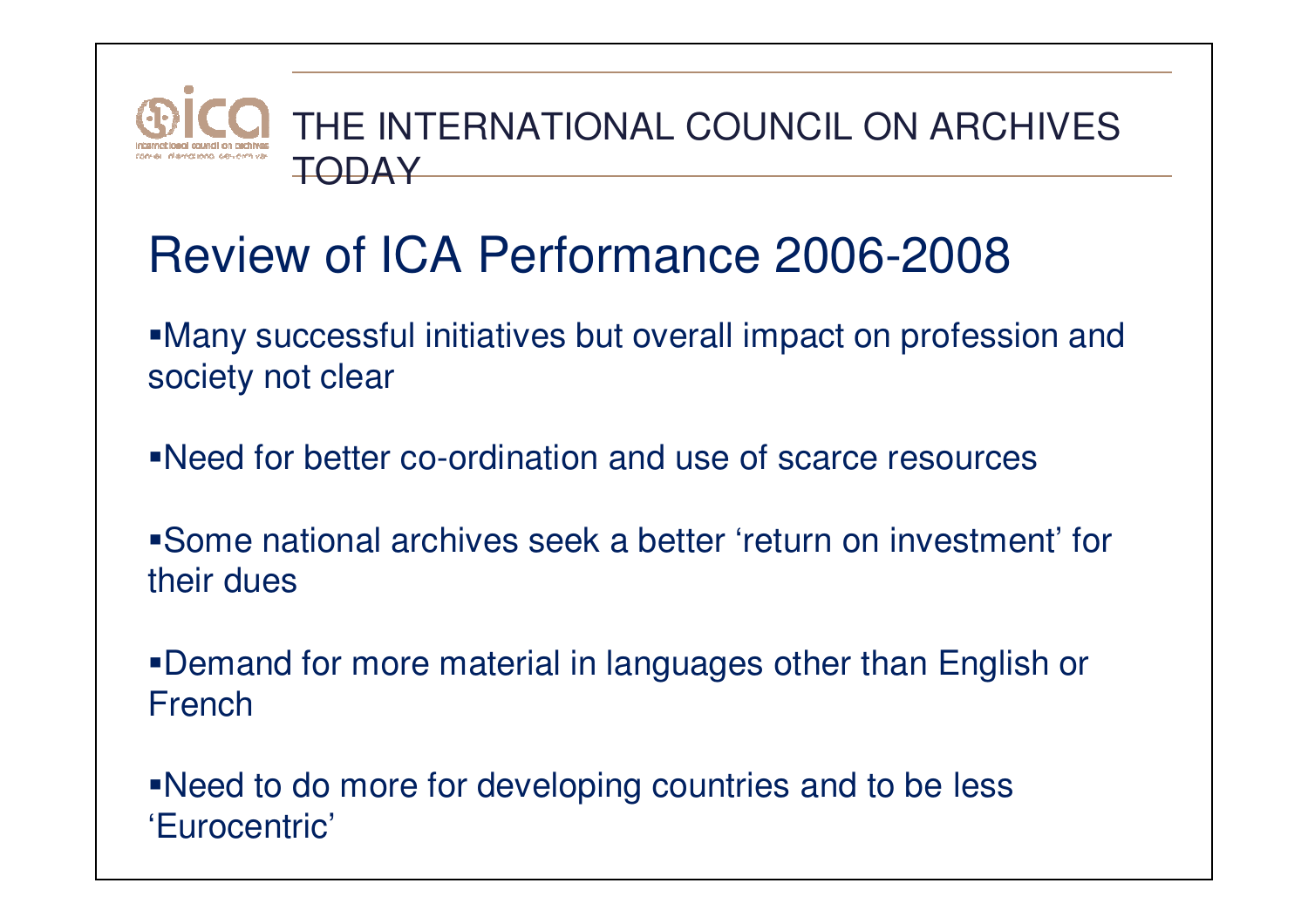

#### ICA's Commitment to modernise - <sup>1</sup>

Introduce more elected posts and a shorter governance cycle (two years)

Increase membership and give more members a greater say in the running of the organisation

**Identify new sources of revenue and reduce dependence on dues** of a few members

Enable members to communicate with each other via new website

Create more opportunities for younger colleagues to participate in ICA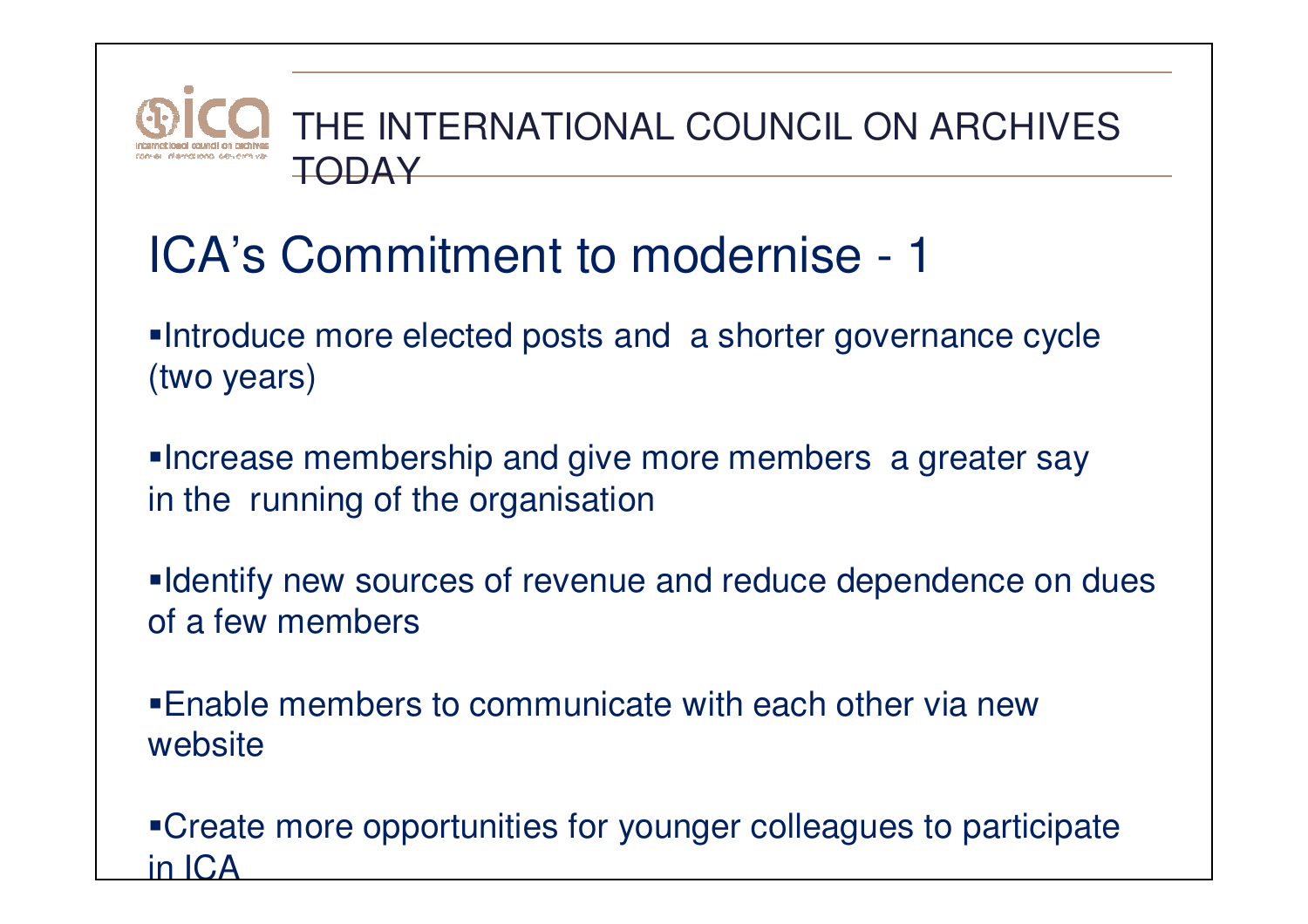

#### ICA's Commitment to modernise - <sup>2</sup>

- Produce a modernised vision and strategy and then implement it
- Develop a vigorous professional programme, with products that are relevant to today's professionals
- Improve internal communications within ICA and external marketing and promotion
- Advocate the cause of archives more forcefully with large international organisations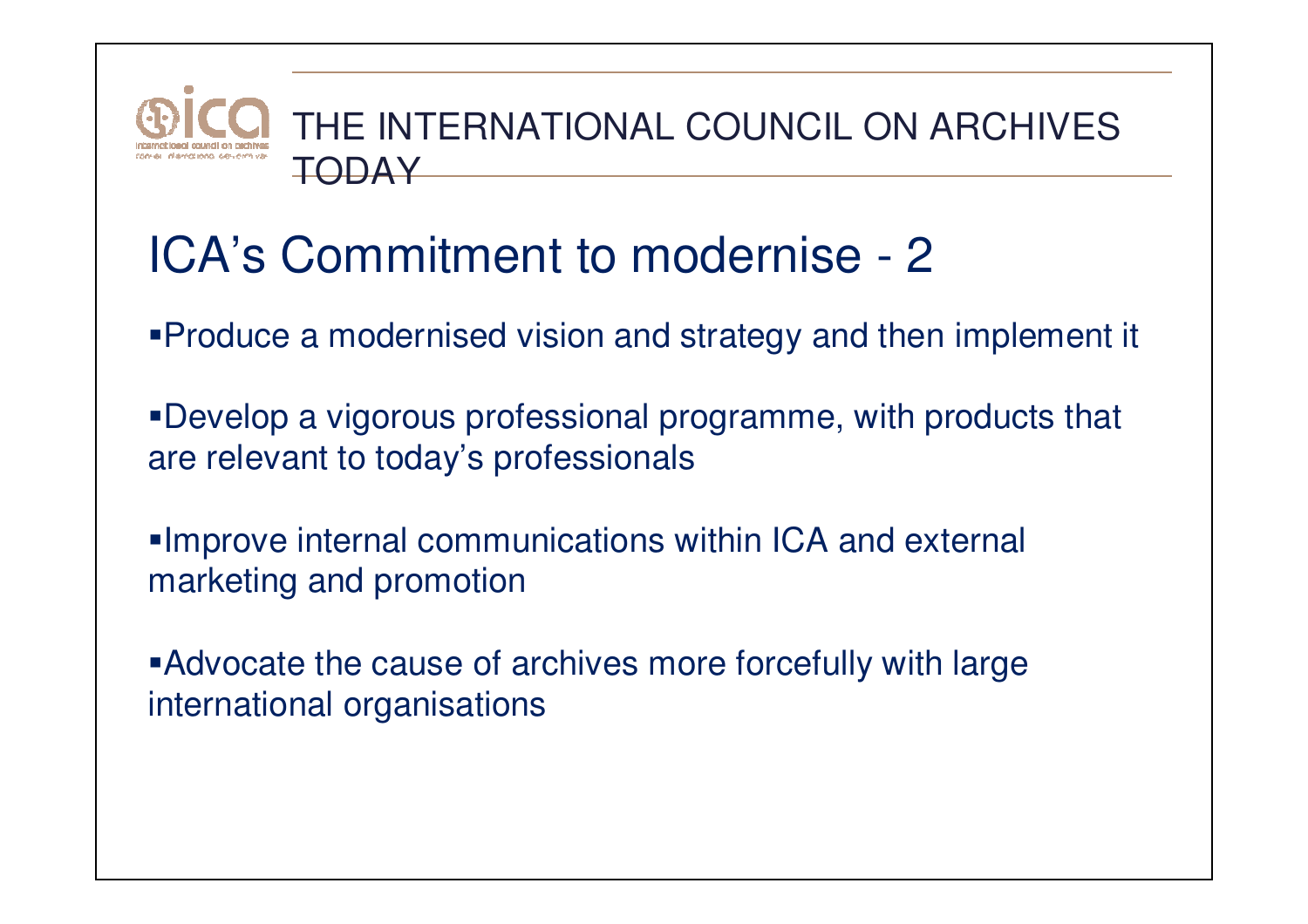

#### The Vision for ICA

ICA aspires to convince key decision-makers and the general public that effective archives management is an essential precondition for good governance, the rule of law, administrative transparency, the preservation of mankind's collective memory and access to information by citizens.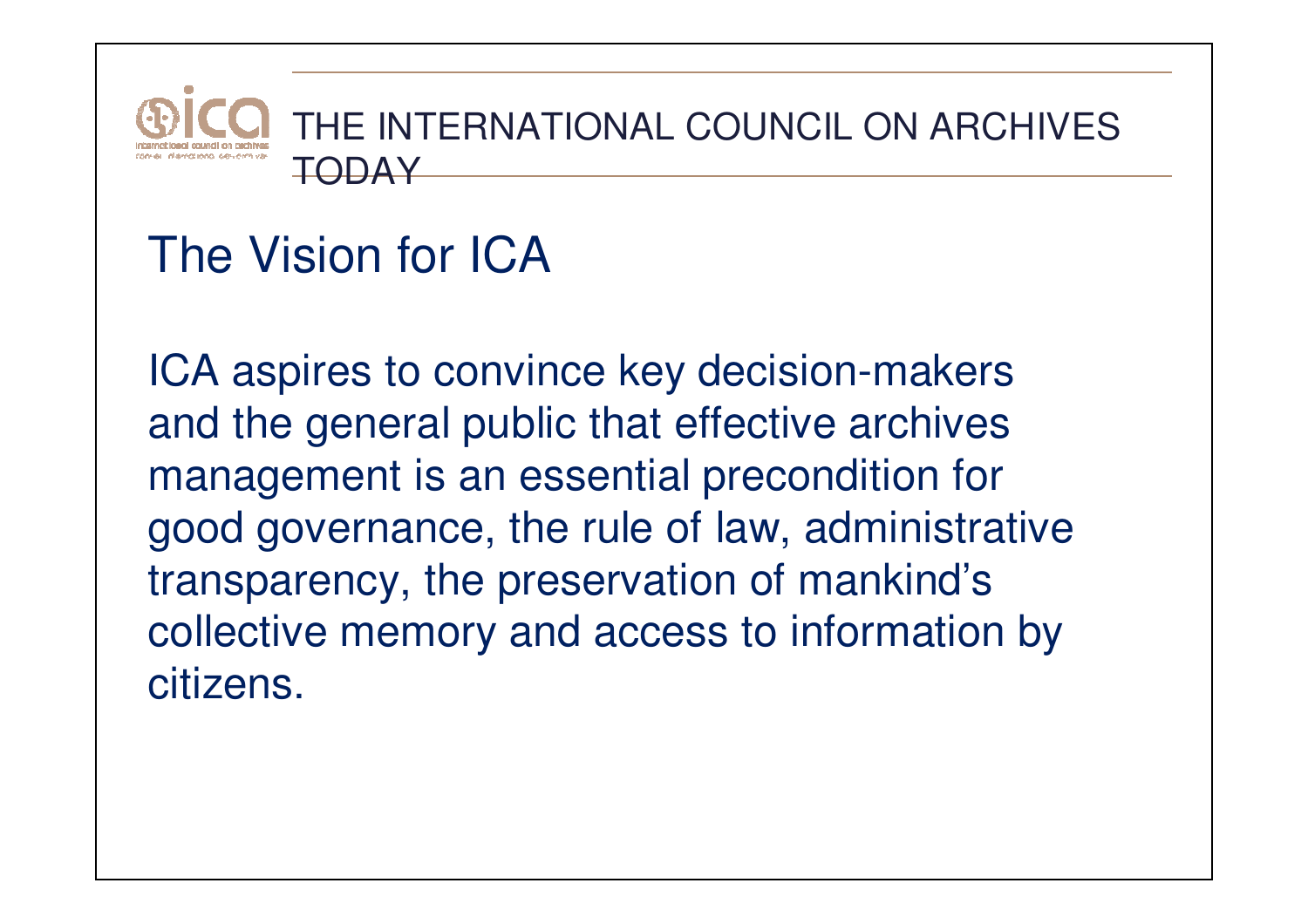

Mission

oICA promotes the central role of record-keeping and archives in protecting the rights of individuals and states, and in supporting democracy and good governance.

oICA strives to build a better understanding across societies through fostering international cooperation, while respecting linguistc and cultural diversity.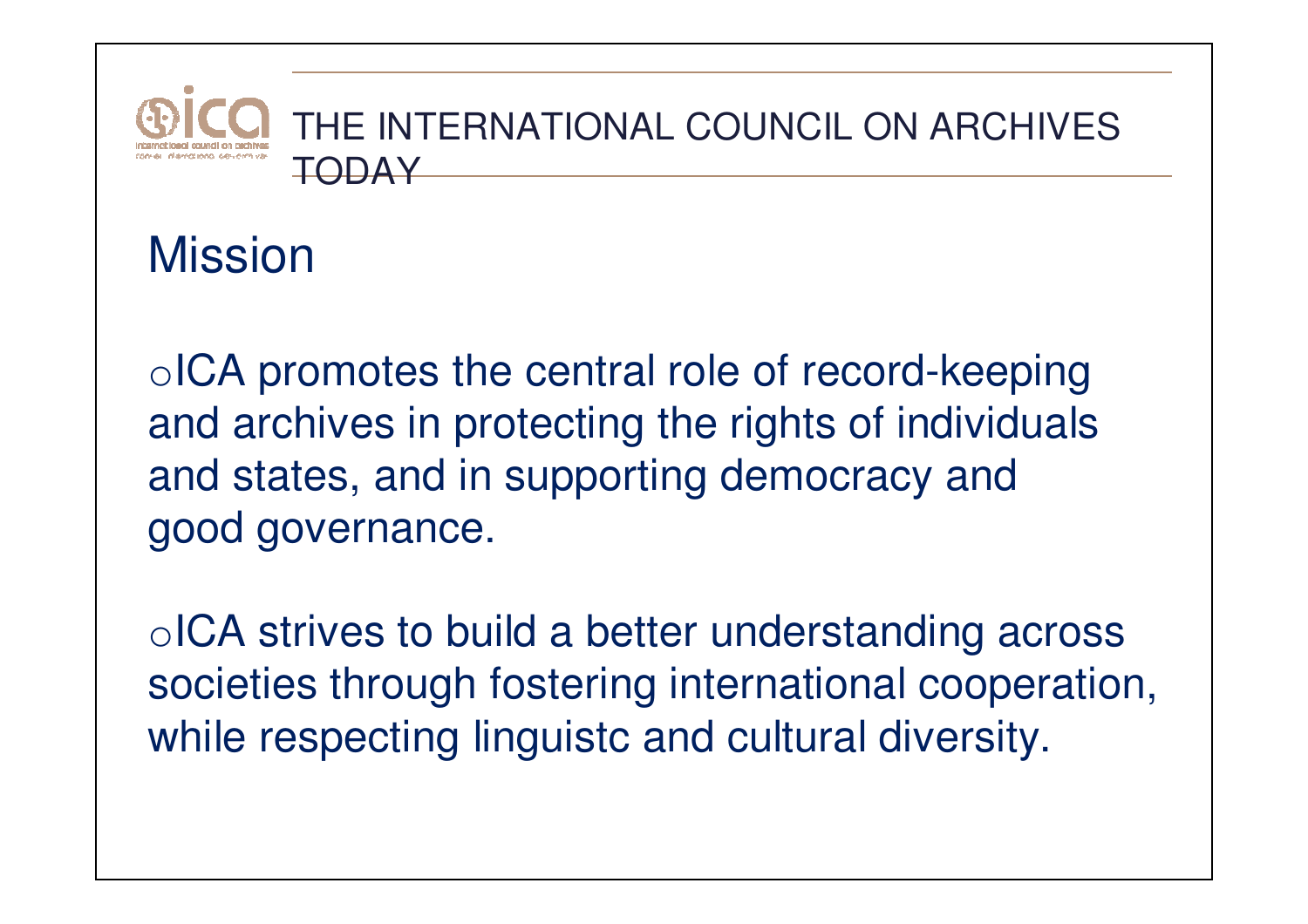

## Strategic Directions and Professional Programme

- Six strategic objectives for the next ten years were agreed at AGM in 2008
- The strategy marks a decisive shift away from an exclusive concentration on historical archives
- Archives are relevant to society as a whole and archivists need to be able to articulate this better
- **ICA needs to organise its affairs in a more business-like manner**
- Strategy is implemented by a rolling business plan to which all ICA bodies contribute
- **ICA has now a flourishing programme of over 50 projects**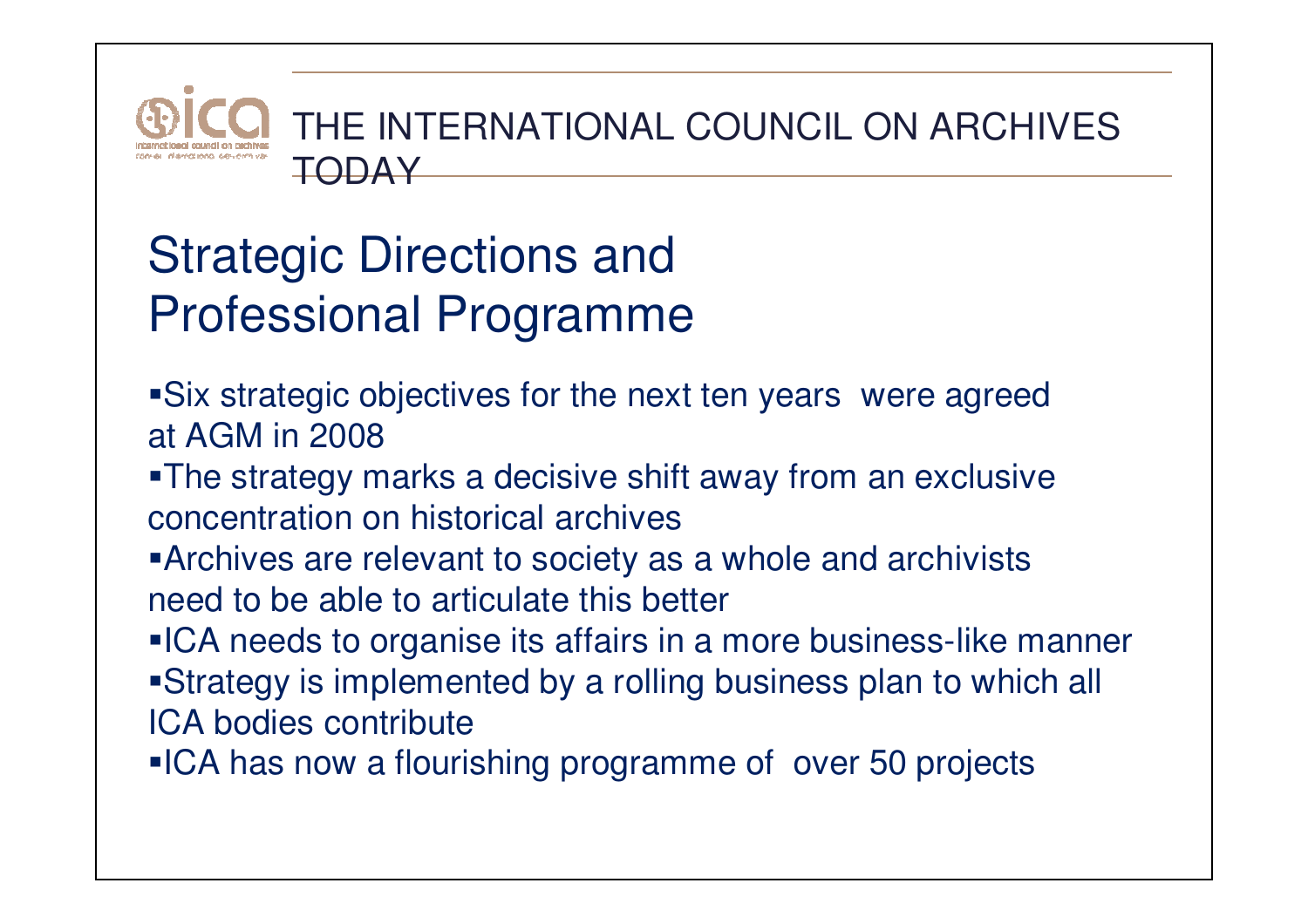

#### Strategic Objective 1: To Raise Awareness of the Importance of Archives

Make key decision-makers aware that archives matterfor good governance and accountability

Underline the importance of archives as an information asset for public administration and business enterprises

Persuade the public that if archives are not preserved, there will be a loss of collective memory

Encourage the wider public to be more aware of archives and to use them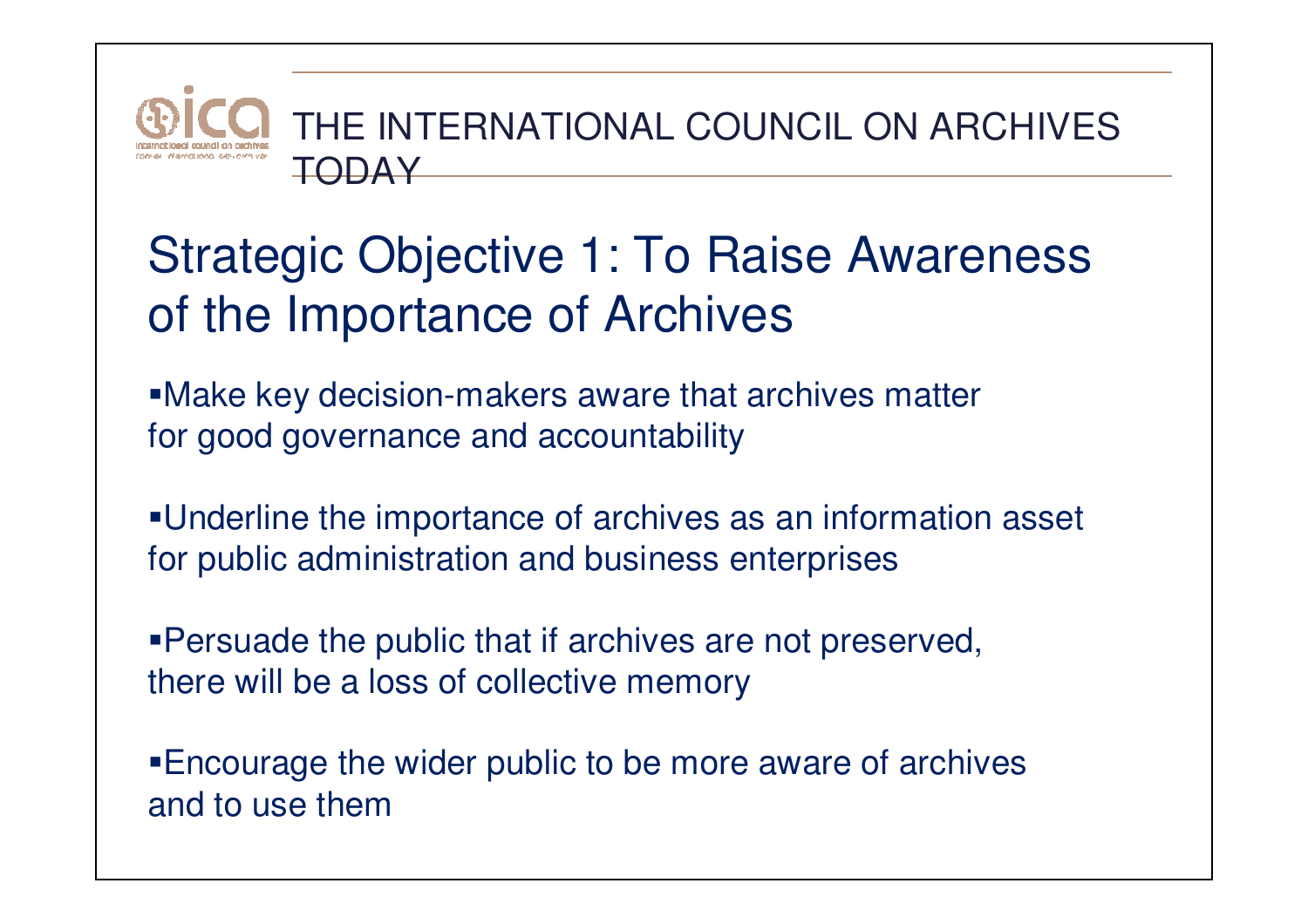## Strategic Objective 2: To Respond to the Challenge of New Technologies

- Support efforts to manage enormous quantity of electronic dataEnable archivists to have an increased influence on simplifying
- administrative processes: e-government
- Help archivists to identify solutions to the problem of long-term digital preservation
- Exploit opportunities to make archives available on the Internet to larger audiences
- Address the issues relating to the intellectual property of material made available over the Internet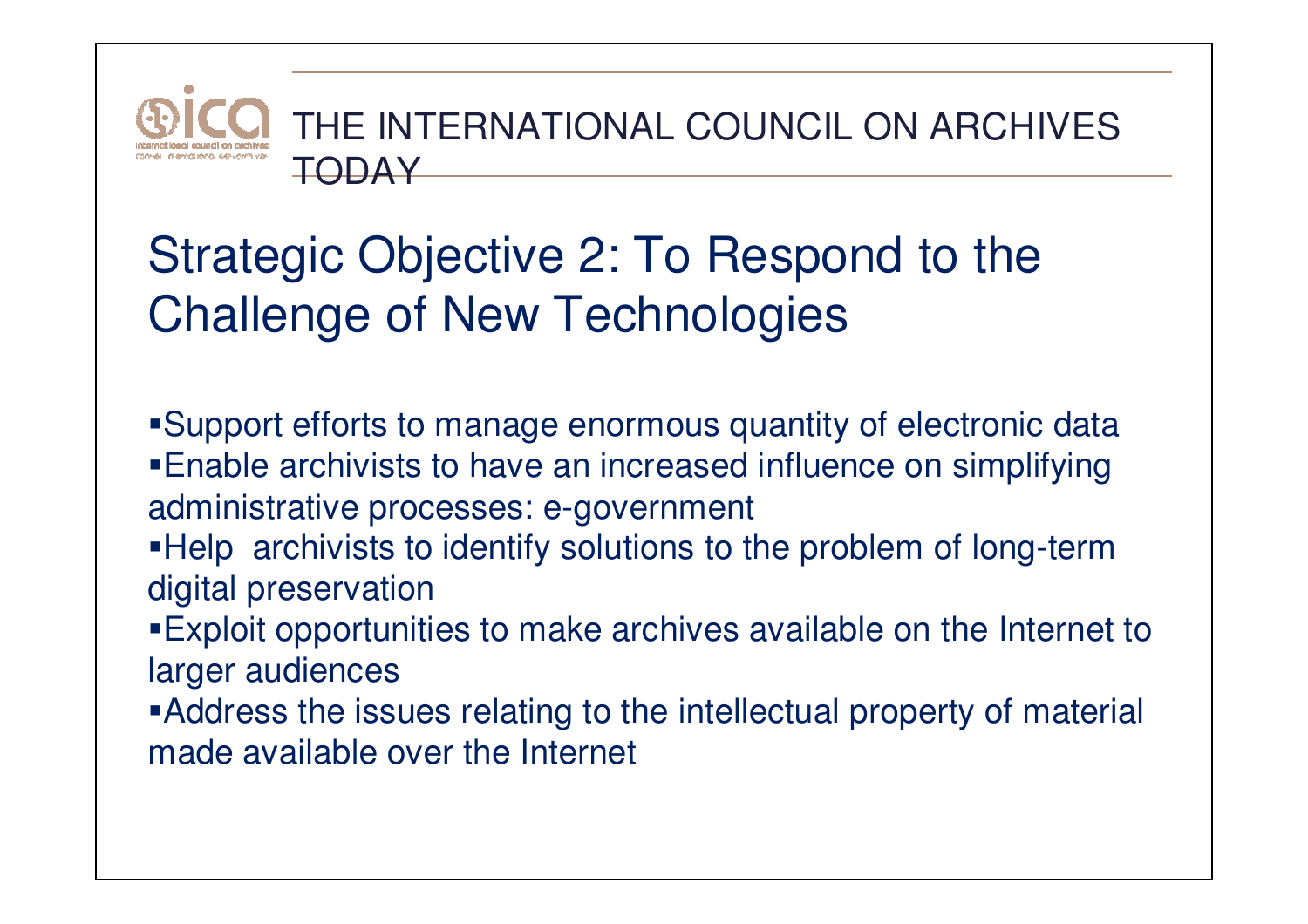

#### Strategic Objective 3: To Develop Capacity in the Archives Profession

- Produce best practices/standards on legal matters, records management, principles of access appraisal, preservation, archive buildings public services
- Stimulate education and training opportunities, especially in countries where these are few, through workshopsand online resources
- Develop a range of publications online and in hard copy Facilitate exchanges between archivists working in different languages through an online terminology dictionary Support colleagues in the developing world through the Fund for International Archival Development (FIDA)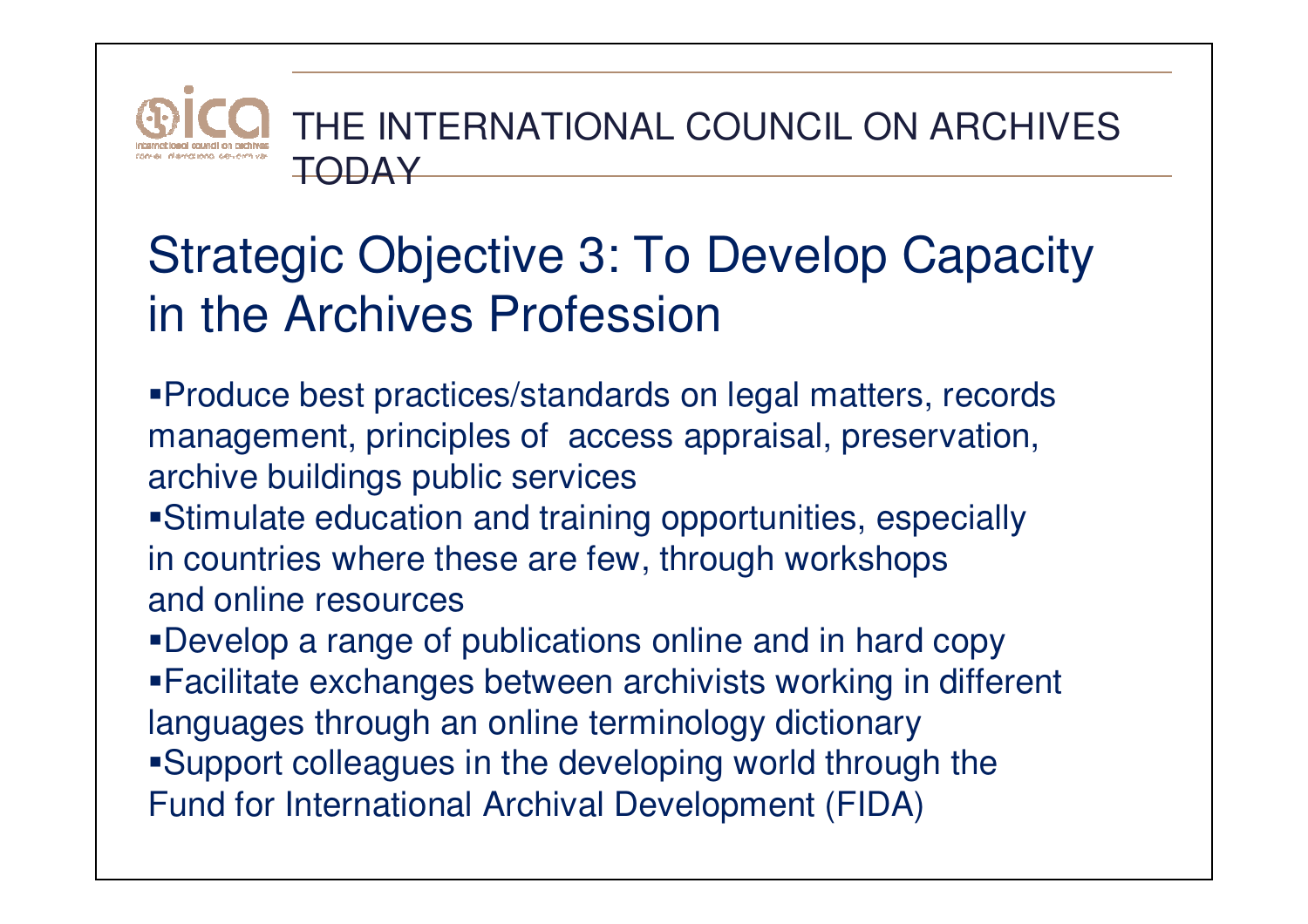

# ICA – Organisational Objectives

#### **Objective 4: To strengthen the ICA network**

 -New ICA website was launched as a major communications tool in December 2010

 -But still a need to strengthen ICA's presence in many parts of the world, including Latin America, Africa and parts of Asia.

#### **Objective 5: To improve ICA's performance**

 -Independent Audit Commission makes recommendations for improvement and greater efficiency

 **Objective 6: To build on existing partnerships and build new ones** 

-Influence the direction of UNESCO's Memory of the World Programme

-Develop links with the World Bank, so that it emphasises the

importance of effective records management in all its programmes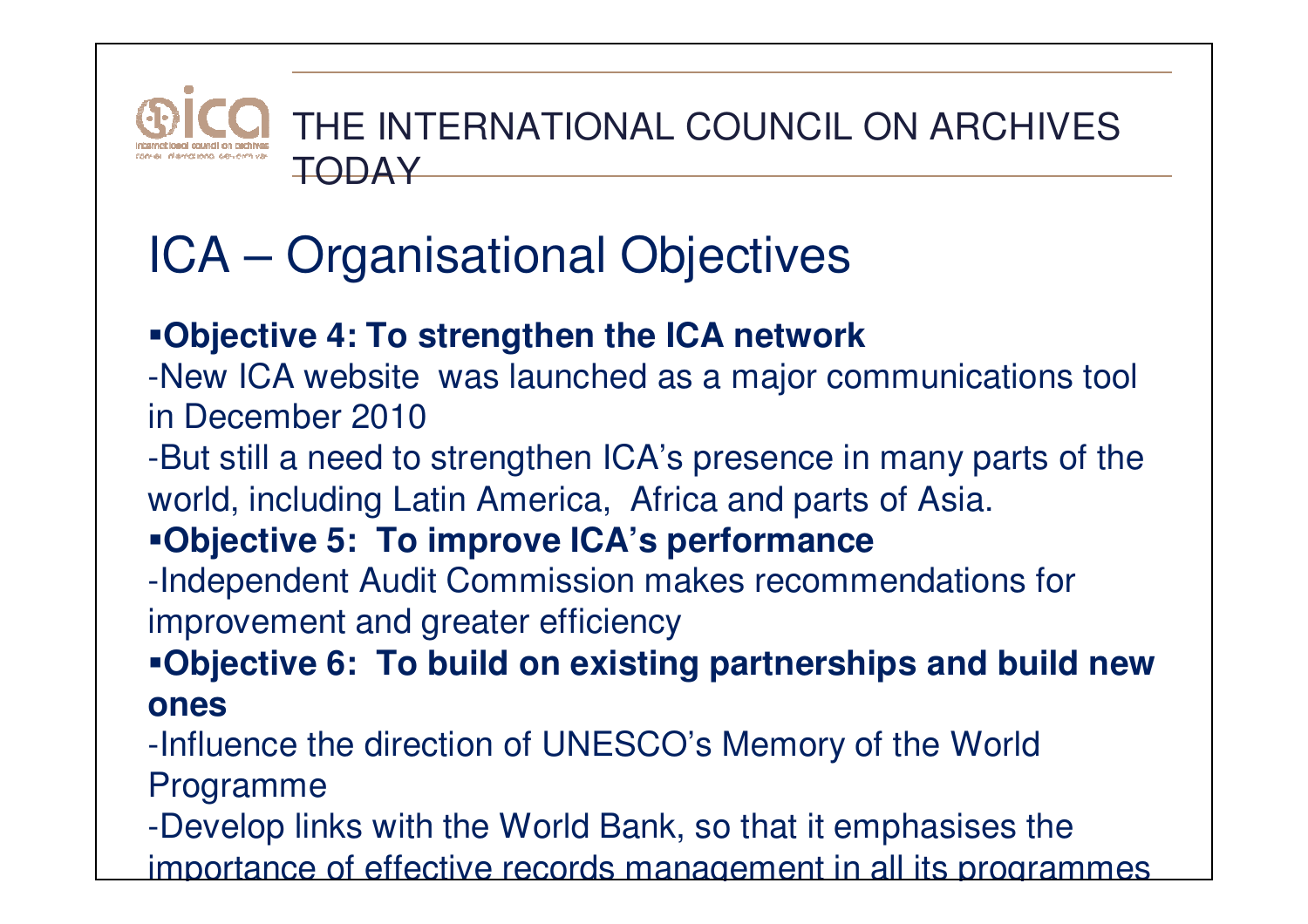

#### Universal Declaration on Archives (UDA)

A powerful succinct statement about the importance of archives in modern societies

- Initially developed by Section on Professional Associations (SPA)
- Adopted at ICA AGM in Oslo, September 2010

Approved at the UNESCO General Conference, 10 November 2011

Translated into twenty languages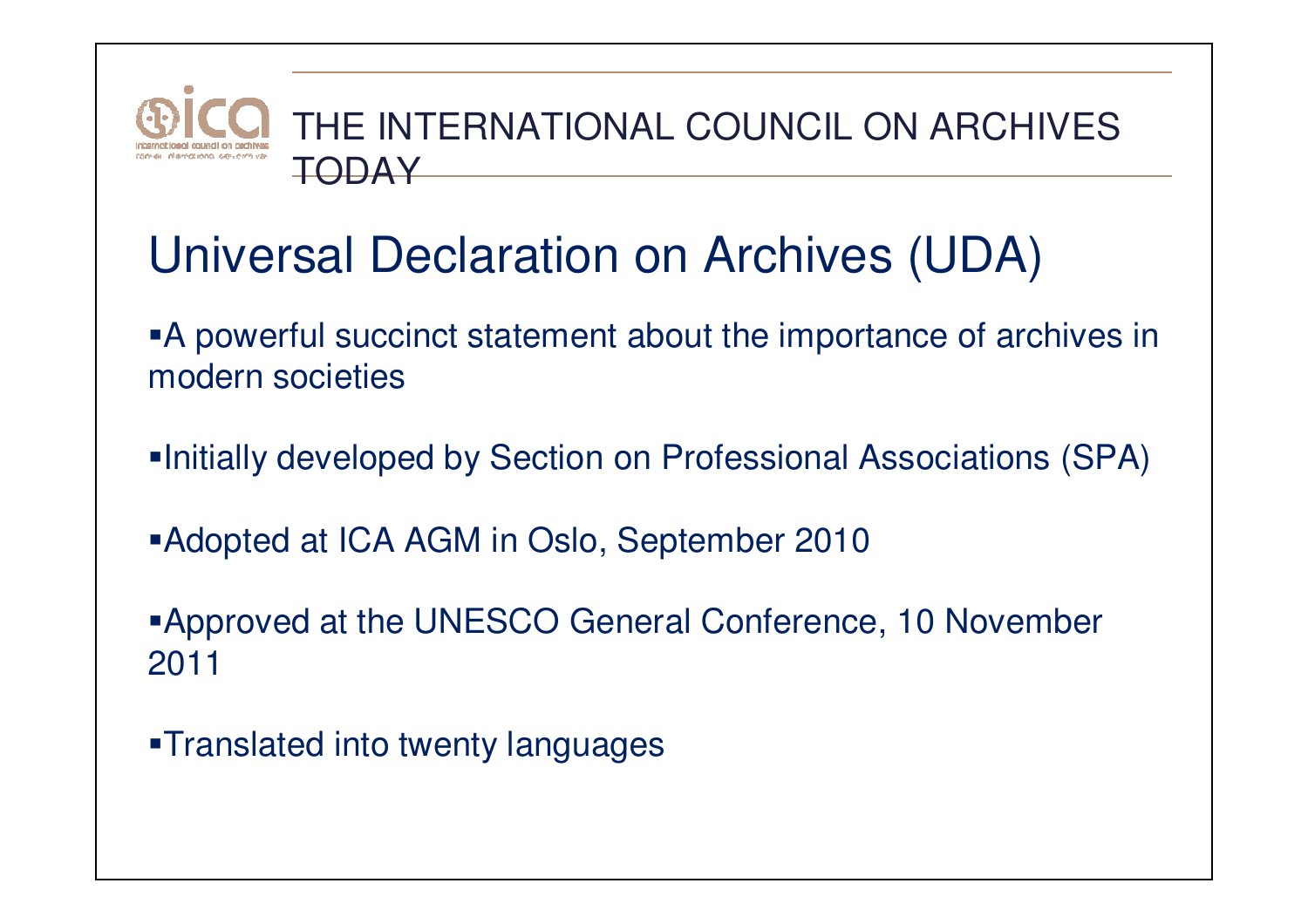

Archives record decisions, actions and memories. Archives are a unique and irreplaceable heritage passed from one generation to another. Archives are managed from creation to preserve their value and meaning.

They are authoritative sources of information underpinning accountable and transparent administrative actions.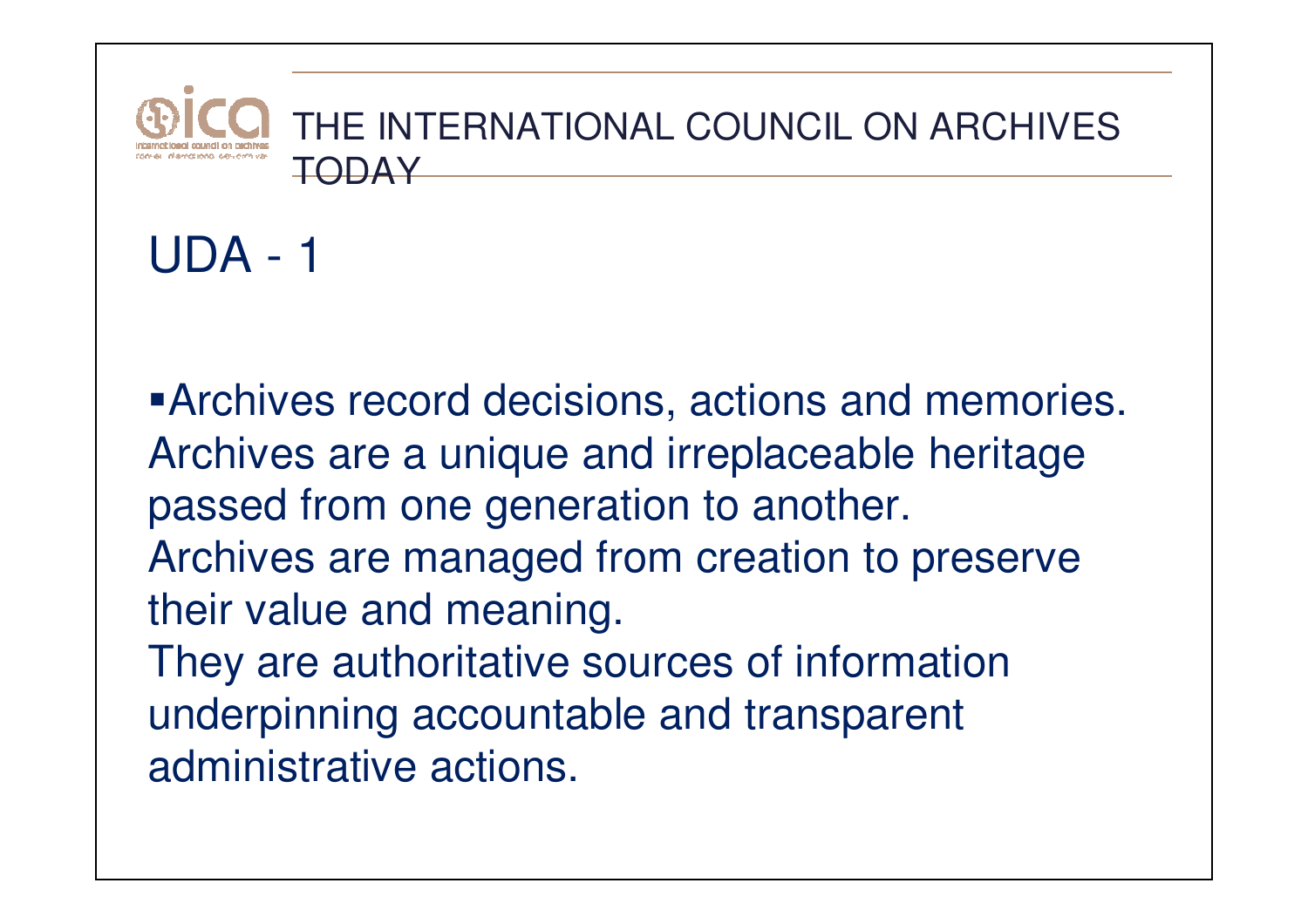

#### Archives play an essential role in the development of societies by safeguarding and contributing to individual and community memory. Open access to archives enriches our knowledge of human society, promotes democracy, protects citizens' rights and enhances the quality of life.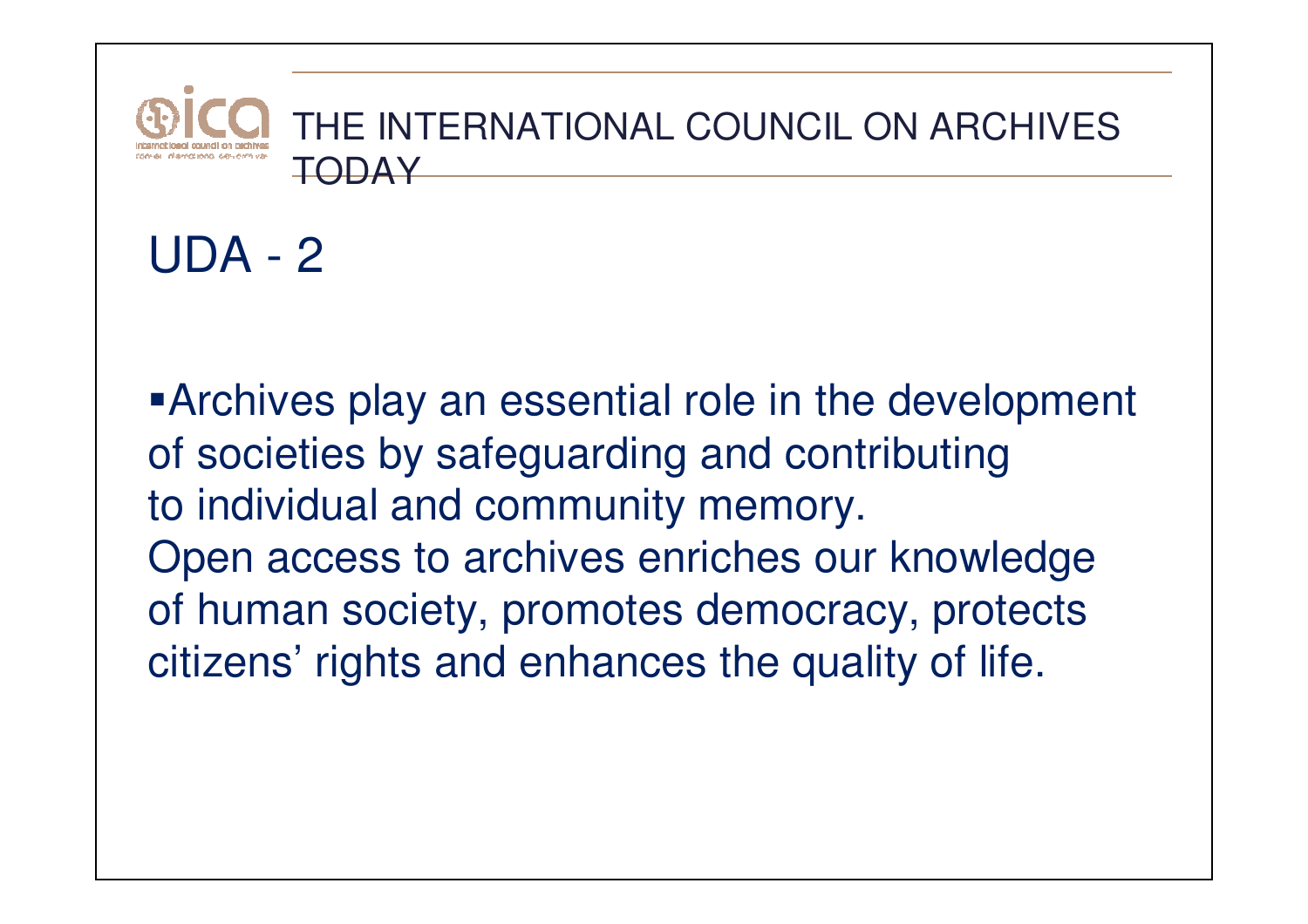

## ICA – Latest developments

- CITRA replaced with Annual Conferences open to all
- **Reform of the constitution and possible extension** of the right to vote
- Reform of the membership dues system
- New strategic priority to enhance the role of the archivist in the Information Society Partnership with World Bank to promote archives management in developing countries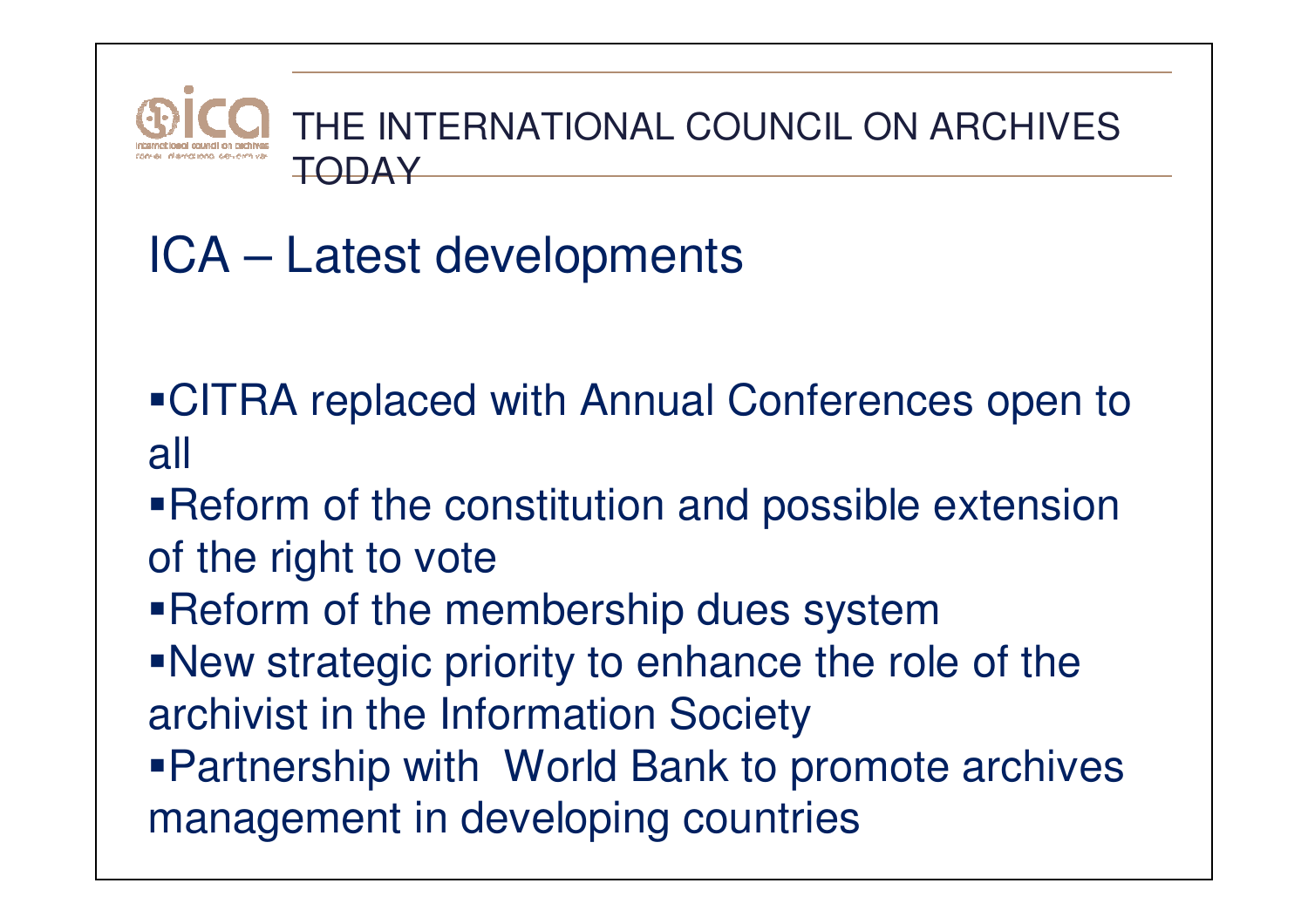

## ICA – Latest developments

- CITRA has been replaced with Annual Conferences open to all
- **Reform of the constitution and possible extension** of the right to vote
- Reform of the membership dues system
- New strategic priority to enhance the role of the archivist in the information society
- Partnership with World Bank to promote archives management in developing countries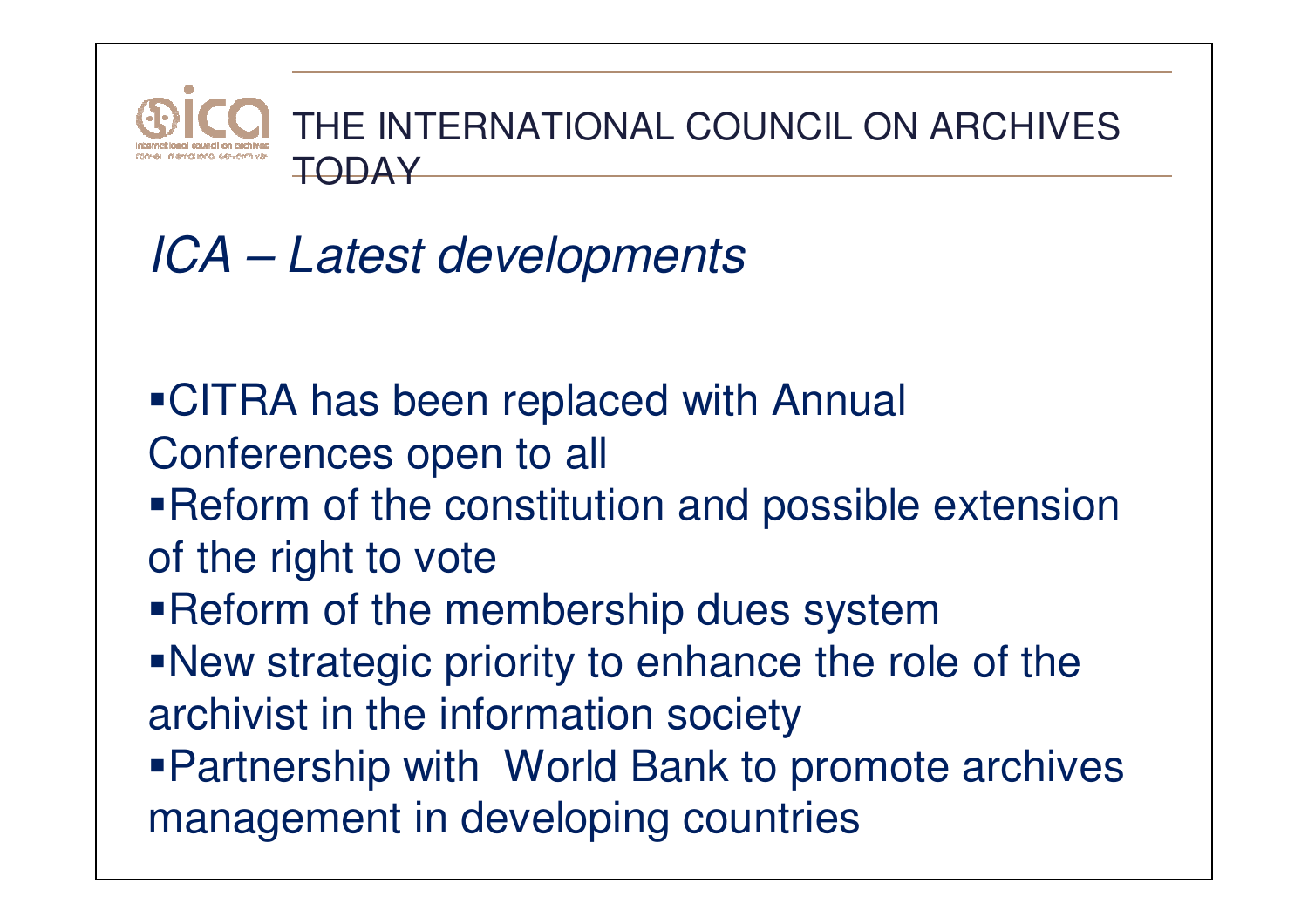

#### Challenges for Archives in the Information Society

- •Need to manage the huge quantity of electronic Records and create appropriate metadata
- •Appraisal needs to be carried out at an early stage
- •Find solutions for the permanent preservation of electronic records
- •Need to make electronic records and digitized copies of records created on other media available online
- •Preservation of archives threatened by natural disasters and armed conflicts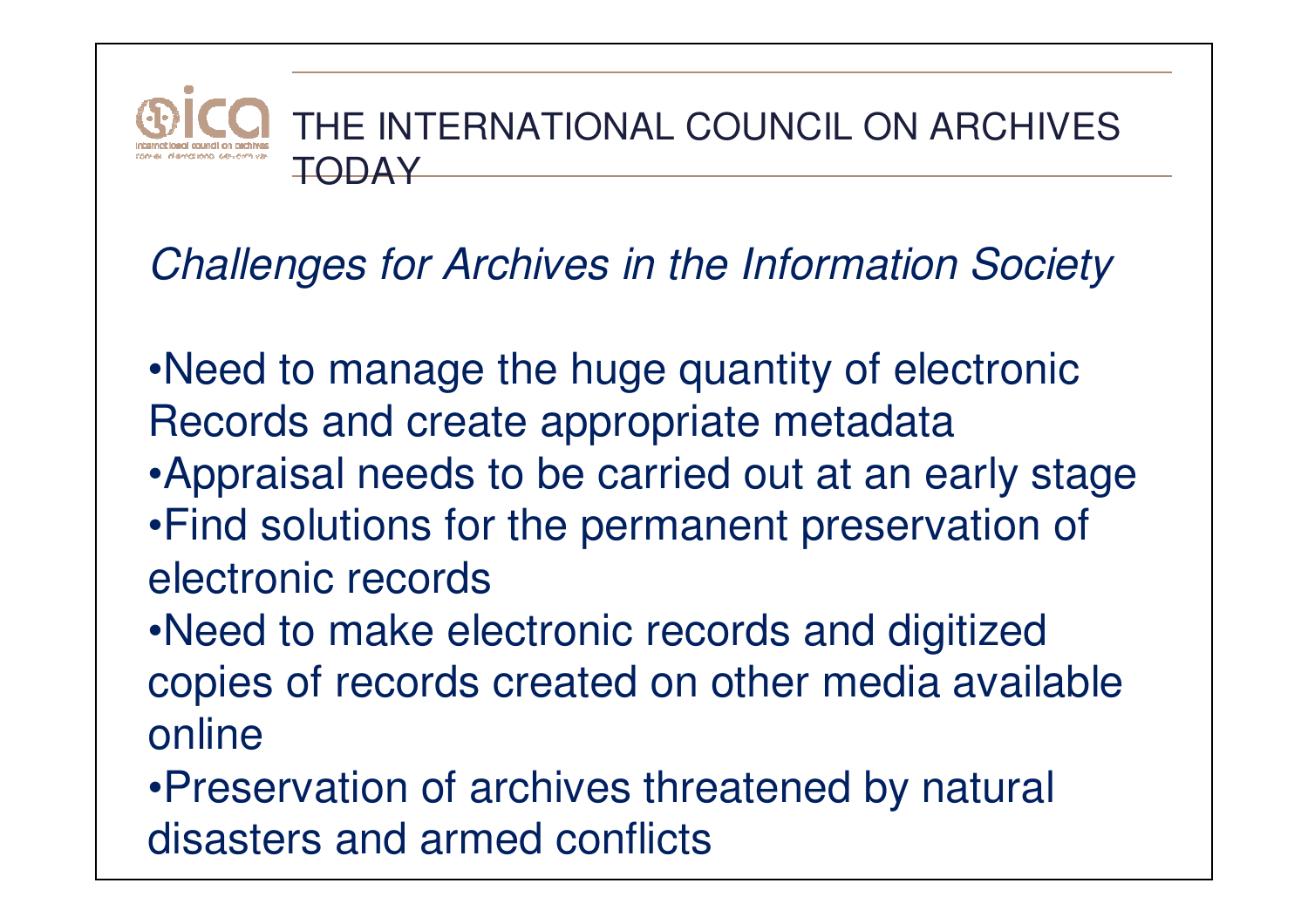

## A Virtuous Circle?

Increased membership and sharper communications give ICA more influence

- Major funders adopt policies in line with ICA's own priorities
- **ICA builds reputation for timely delivery of products** and attracts more funding
- Based on this success, more archivists wish to join ICA
- More high flyers in the profession seek leadership positions in ICA

**ICA achieves a higher profile for the benefit of archive** professionals and the archives themselves